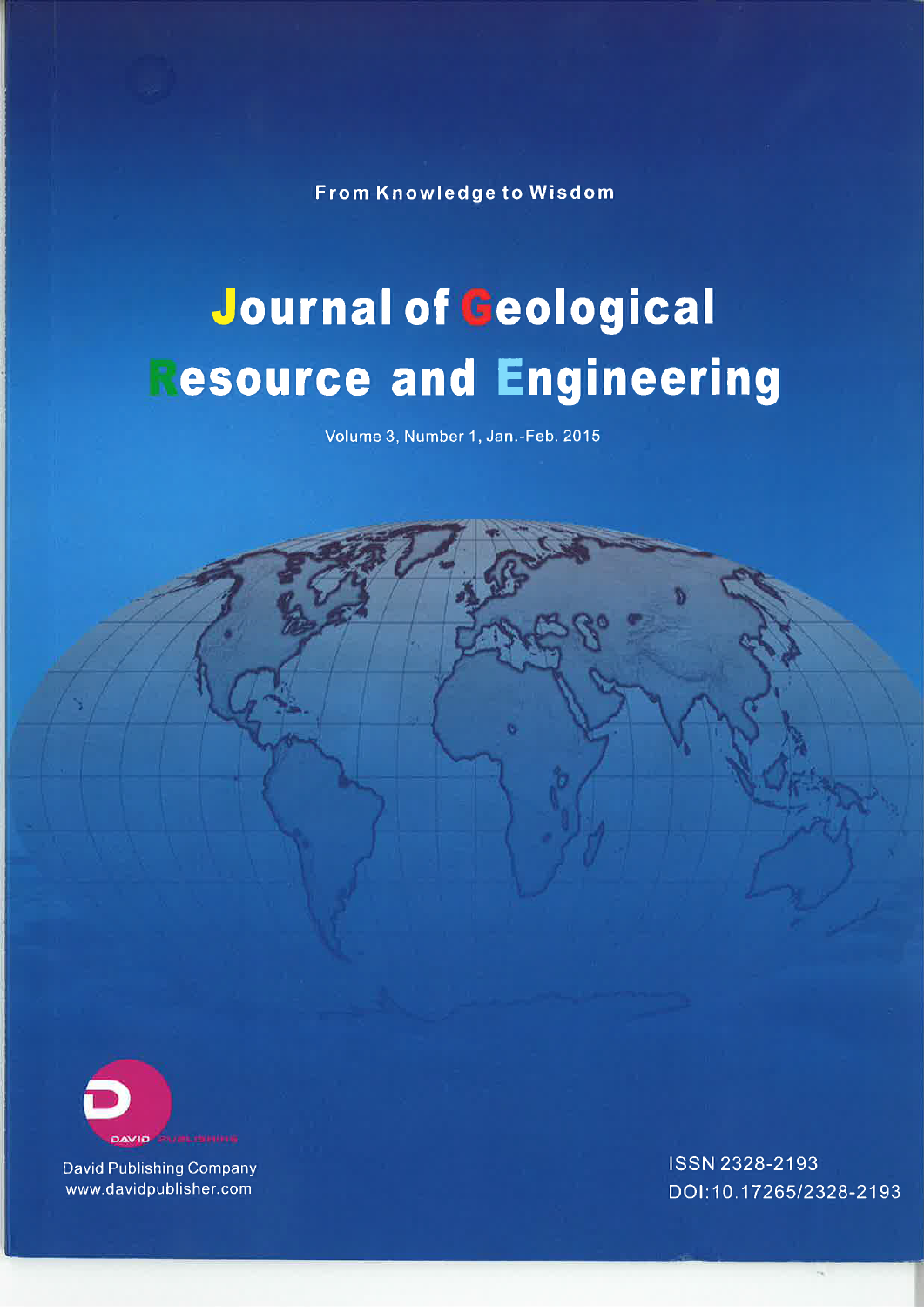## **Journal of Geological Resource and Engineering**

Volume 3, Number 1, Jan.-Feb. 2015 (Serial Number 6)

### **Contents**

#### **Theoretical Research**

- $\mathbf{1}$ Geomorphologic Model of Gunungsewu Karst, Gunung Kidul Regency, Yogyakarta Special Territory, Indonesia: The Role of Lithologic Variation and Geologic Structure Sari Bahagiarti Kusumayudha, Jatmiko Setiawan, Ayu N. Ciptahening and Prabawa Dwi Septianta
- $\overline{8}$ Lineament Analysis Using ASTER Satellite Images in the Southern Part of the Korean Peninsula Weon-hack Choi, Sung-il Cho, Daiei Inoue, Makoto Yanagida, Dong-hee Park and Chun-joong Chang
- $17$ The Influence of Soil Characteristics in Seismic Response of Embedded Structures Adrian Popovici, Cornel Ilinca and Răzvan Vârvorea

#### **Techniques and Methods**

28 Punch Multi-slice Longwall Mining System for Thick Coal Seam under Weak Geological **Conditions** 

Takashi Sasaoka, Akihiro Hamanaka, Hideki Shimada, Kikuo Matsui, Nay Zar Lin and Budi Sulistianto

- 37 WHR (Waste Heat Technology) Method in Tri-generation Model Imrich Discantiny
- 42 Gas Ratio Analysis in Hovsan Oil Field Samir Hashimov
- 49 **Calibration of Hydrological Streamflow Modeling Using MODIS** Manithaphone Mahaxay, Wanchai Arunpraparut, Yongyut Trisurat and Nipon Tangtham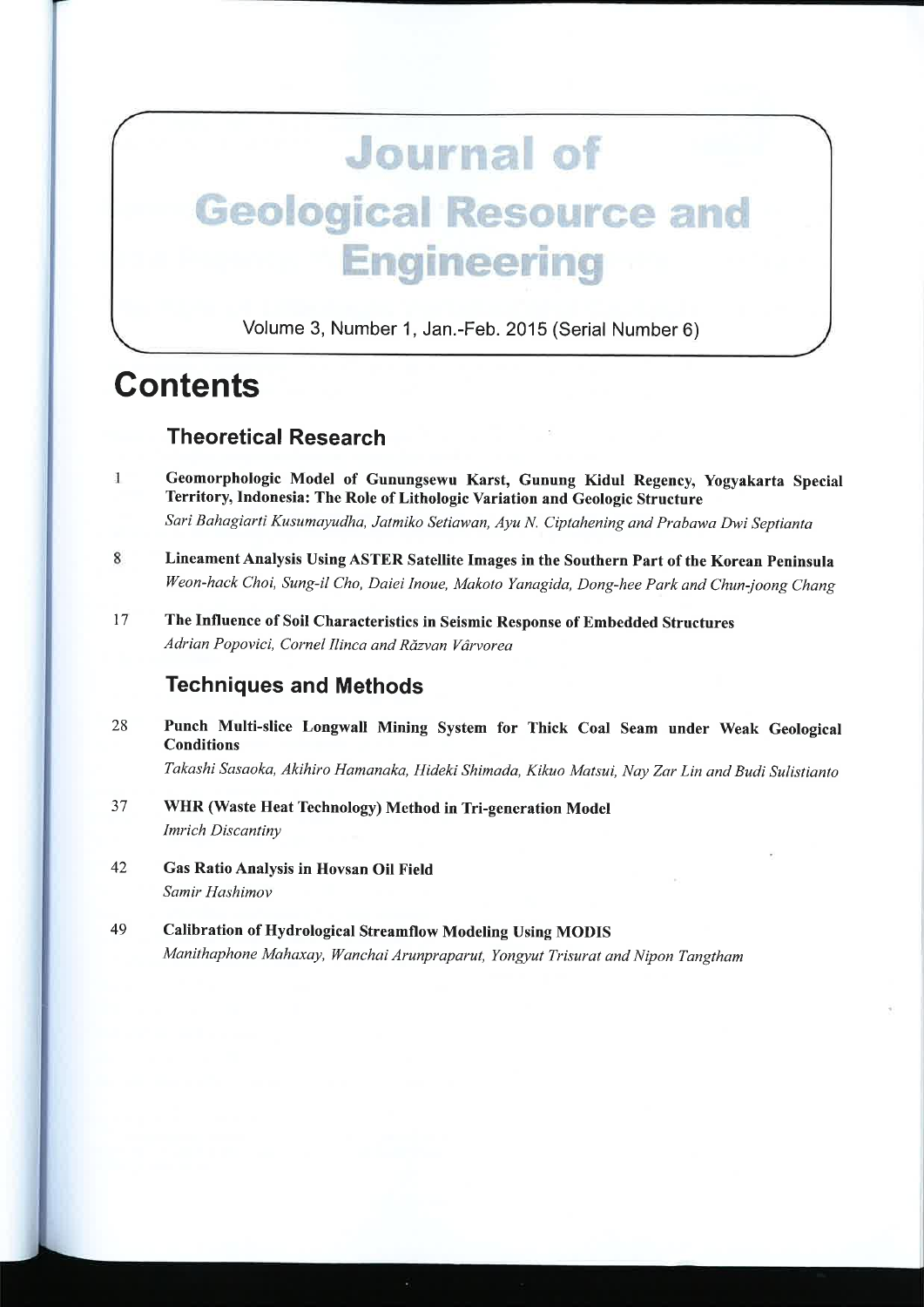

## **WHR (Waste Heat Technology) Method in Tri-generation Model**

#### Imrich Discantiny

*COMTHERM s.r.o., Palatínova 39, Komárno 94501, Slovak Republic* 

**Abstract:** This paper is focused on description of cool production in using WHR (Waste Heat Technology) Technology—a new method of centralized production of heat by using the waste heat from generated exhaust gas, which has been in 2009 developed and operated by companies HELORO s.r.o. and COMTHERM s.r.o.

**Key words:** NG (natural gas), GB (gas boiler), CHP (combined heat & power), CHPC (combined heat & power & cool), CGU (co-generation unit), ABSU (absorption unit), TC (thermal condenser), HE1, HE2 (heat exchanger).

#### **1. Background/Introduction**

This Abstract is focused on description of cool production in using WHR (Waste Heat Technology) Technology—a new method of centralized production of heat by using the waste heat from generated exhaust gas, which has been in 2009 developed and operated by companies HELORO s.r.o. and COMTHERM s.r.o. In 2013, the technology was combined with the utilisation of renewable energy sources—heat emissions from surrounded facilities, geothermal well, located on the operations site, as well as installed solar collectors. As of 2014 the companies focused on the research and development in the field of tri-generation , i. e. the highly efficient combined production of CHPC (electricity, heat and cooling), connecting a hot water absorption chiller unit to CHP (combined heat & power) technology in combination with WHR technology. The new advanced and progressively developing processes in the segment of highly efficient combined electricity (CHP) and heat production enhance the living standard, and provide a higher comfort of living in apartment, administrative and production buildings and facilities. Simultaneously with such growing segment grows the

-

#### importance of a flexible production of cold.

#### **2. Problem**

Operation of installed high efficient CHP units must be mostly interrupted during the summer period.

Our generation have more actual environmental problems, i.a.:

- To fix climate change:
- To cut greenhouse gases by 60% by 2050;
- To build a pollution-free heat & power plants;
- To sort out a new way of getting energy;

The needs in the cool production are continuously growing;

• There is no other possible way of doing that except through renewables. So we seek new;

Environmental solutions and alternative energy sources.

#### **3. WHR Technology Description**

The technological WHR solution depends on the method and system of flue gas processing for the flue gas that is generated through the combustion of gaseous fuel (NG (natural gas), methane, biogas, and geothermal gas) in the heat source. The solution defines more effective and non-traditional usage of gaseous fuel for heating, where the flue gas is further processed in order to extract from it additional usable

**Corresponding author:** Imrich Discantiny, Dipl. Ing., research field: renevable energies. E-mail: discantiny@comtherm.sk.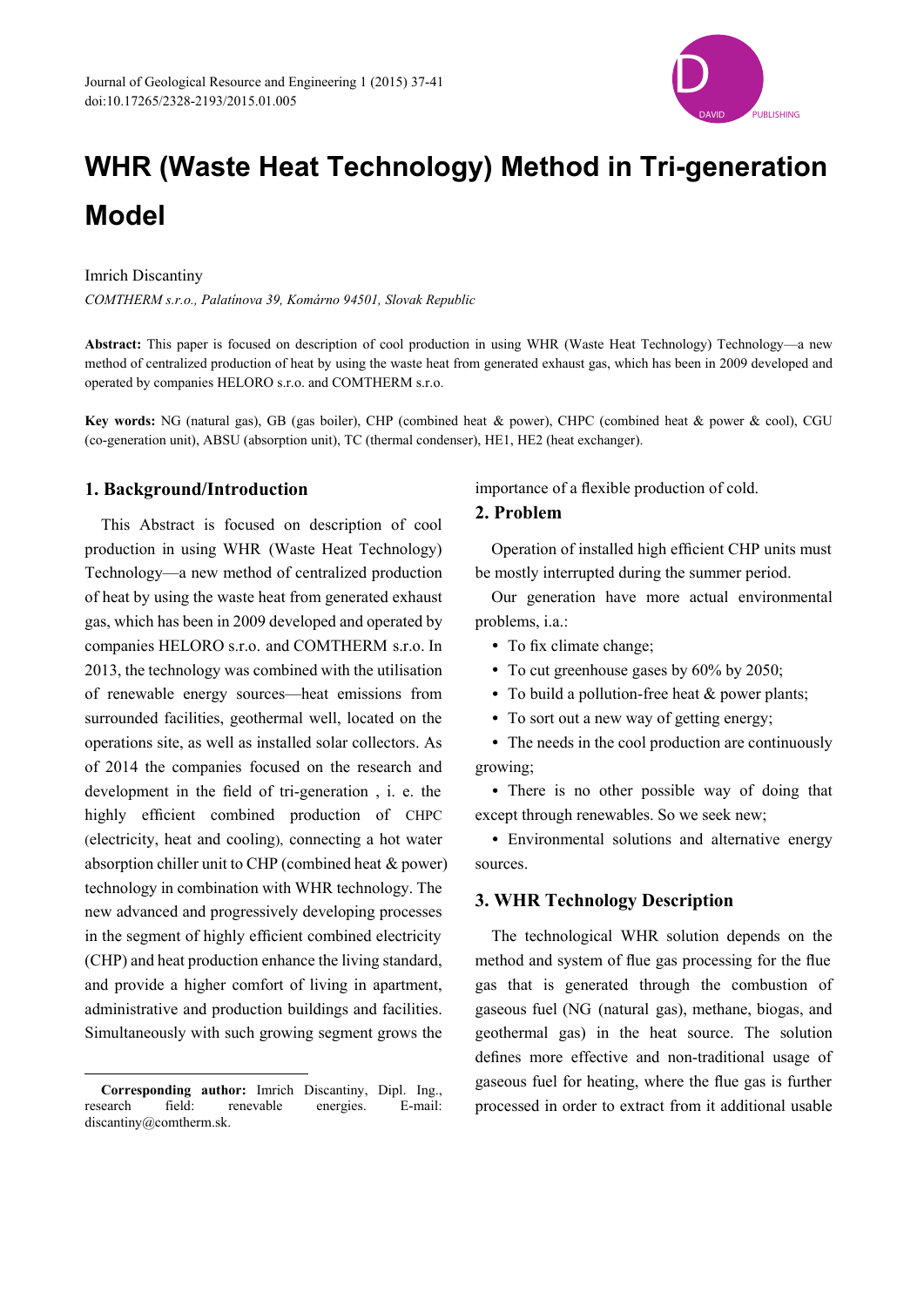heat, with the potential subsequent elimination of  $CO<sub>2</sub>$ from it in the separation module.

#### *3.1 Current Deployment of Condensing Boilers in Operations*

Gas boilers use the condensation heat, and they operate at the lower interval of heating medium temperatures (35 $\degree$ C-40 $\degree$ C) in the recurrent sleeve and significantly lower than the dew point temperature, which is approximately 57 °C. Hence such solution is not applicable in case of a central heating, where the heat production plant operates with a much hotter heating medium in the recurrent sleeve (55 °C), and at such temperature one cannot reach the condensation of the flue gas (neither in case of heat exchangers with large surfaces) through the direct deployment of a recurrent sleeve. The model of thermal condensers connection set-up, which drains the flue gas from the heat source, has an additional disadvantage in that the flue gas cannot be cooled down below the recurrent sleeve temperature, which thus prevents the effective condensation of water vapours.

The partial condensation starts at the flue gas temperatures below 70 °C, however an efficient use of the specific latent heat starts only at the temperature below dew point. Cooling of the flue gas below dew point temperature causes condensation of the water vapour and the release of condensation heat. The aim of the essential WHR technology model is to provide a very intensive flow of water vapour condensation. The more efficient is the cooling of flue gases and the course of condensation, the higher and the quantity of residual heat that could be used for heating; whereas the higher degree of flue gas cooling, the more efficient will be the separation of  $CO<sub>2</sub>$  in the separator device. [1]

The processing of the flue gas waste heat using WHR technology eliminates the shortcomings of the existing status of hardware, where the heat source transmits heat to the heating medium in the exit sleeve, and the heating medium returns through the recurrent sleeve back to the heat source.

#### *3.2 General Scheme of the Boilerhouse*

#### *3.3 WHR Method in Tri-generation Model*

The boiler room set-up clearly shows that the natural gas medium is carried into the cascade-connected set of heating boilers, and into the heat source No. 2—CGU (co-generation unit), which generates with added value the required electric energy needed for the operation of the boiler-room equipment, including the operation of the heat pump drive (see Fig. 1).

3.3.1 HE1 (Heat Exchanger)

The flue gas generated through the combustion of gaseous fuel in the heat sources (in the heating boiler/120  $\degree$ C and in CGU/170  $\degree$ C ) are through the joint flue gas piping connected to the HE1 (of gas/liquid type), where takes place the transfer of heat into the heating medium at temperatures above the recurrent sleeve temperature. The HE1 act as a source of heat/70 °C for a secondary circuit flowing to the boilers, which acts as pre-heating module for the recurrent circuit (from the temperature 70/60 °C ).

3.3.2 TC (Thermal Condenser)

TC is a specific type of heat exchanger, which is adjusted to cope with the waste heat from the flue gas together with the condensation heat from the water vapours.

In the course of this process, the flue gas cools down to a temperature that is lower than the flue gas dew point, and at the same time lower than the temperature within the heating medium in the recurrent sleeve. At the same time, the cooling circuit of the thermal condenser will not be directly interconnected with the heating medium recurrent sleeve. [1]

The process of cooling down to the temperature/25 °C is permanent, and it is accompanied by a high degree of water vapour condensation, which causes drying of the flue gas, and it has three, mutually combinable advantages—the process is accompanied by the release of condensation heat, and by the release of  $H_2O$  with a significant share of  $NO_x$  emissions into the sewage, and at the same time it is possible to arrange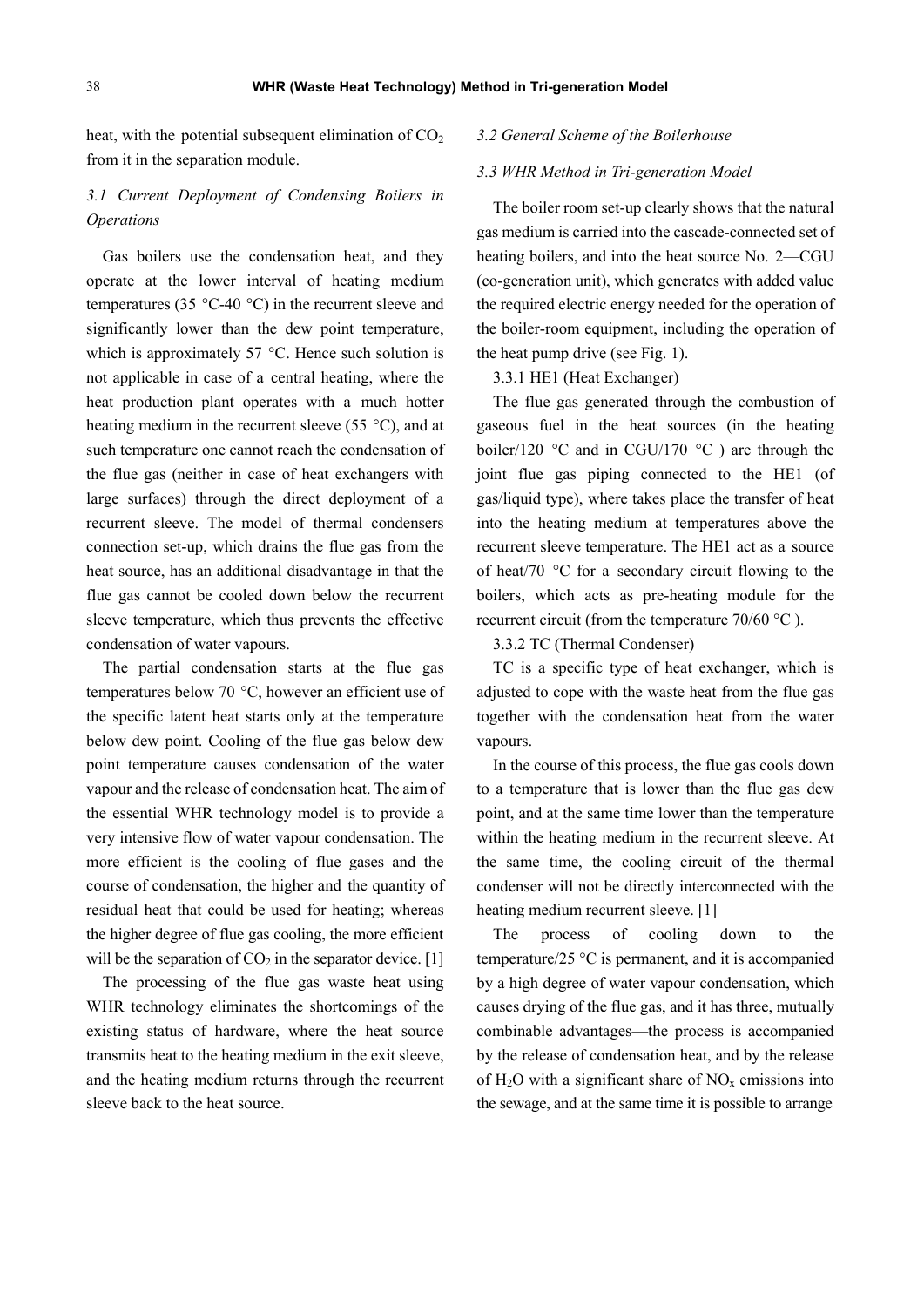

**Fig. 1 General scheme of the boiler house.** 

at the next downstream stage a separation of  $CO<sub>2</sub>$  in the separation equipment.

#### 3.3.3 HP (Heat Pump)

The source of heat for the heat pump is the TC (thermal condenser)**,** connected to a separate circuit, within which is the low potential heat pumped to a higher temperature, utilisable in the heating system. Since the initial exit temperatures 10/31 °C would normally not be suitable for start-up of the HP, this closed circuit will be complemented by adding a 3WV (three-way valve**)** and a CP (circulating pump**)**, which would allow regulation of the heat-carrying medium input also from other sources of low-potential heat (solar panels, well, ...). Temperature falling gradient directly at the entry to this heat pump circuit is 10/18 °C, and in case of such temperatures, we see the benefits of the proposed connection set-up, when the TC cooling sleeve is fed with the 10 °C heat-carrying medium, which guarantees a sufficient temperature

gradient that cannot be reached using a heating medium with the temperature/50  $^{\circ}$ C. [1]

In energy sector, owing to their high performance number COP (Coefficient of Performance) (3.8-4.5), the heat pumps are becoming an important technological component, increasing the energy efficiency to more than 100%. In particular, in case of a complex WHR technological system this total efficiency figure reaches 115% (as a mix of 30% power generation efficiency, and 85%—heat production efficiency).

#### 3.3.4 HE2 (Heat Exchanger)

Within the heat exchanger HE2 (of gas/liquid type) takes place the partial pre-heating of cooled liquids (although without  $NO<sub>x</sub>$  emissions) to a temperature tightly above the dew point, in order to avoid an unwanted condensation of water residues in the chimney liner.

Substantial degree of  $CO<sub>2</sub>$  separation takes place in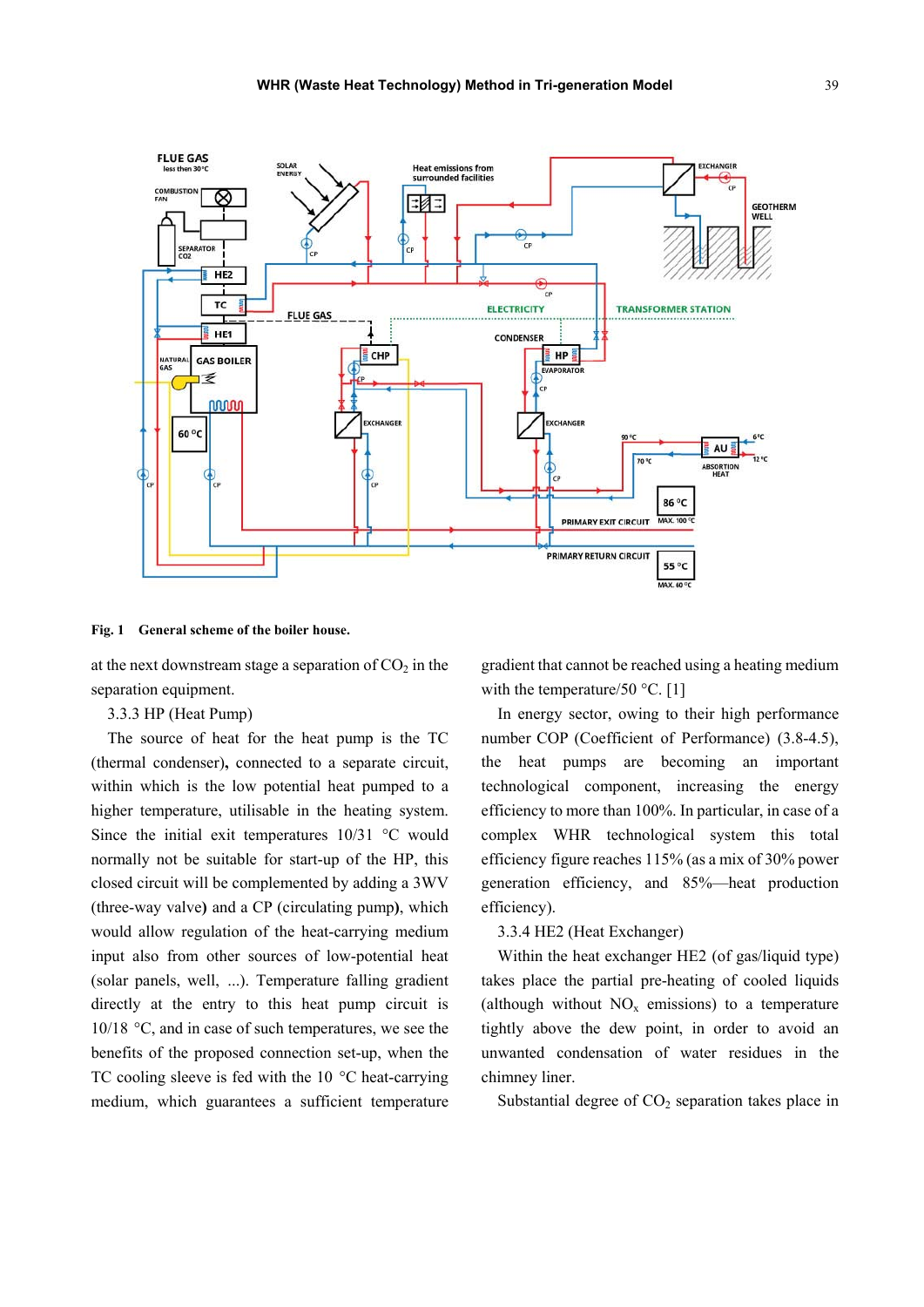the separator device, mounted on the extruding part of the heat exchanger HE2, which operates based on the cooling principle. [1]

Unused volume of flue gases  $(25 \degree C)$  is evacuated through flue ventilator in a dry state (approximately 30-40  $^{\circ}$ C) into the chimney.

3.3.5 Tri-generation, Connection of AU (Absorption Unit) to CHP & HP System

WHR technology operates as a tri-generation involving the process of cooling within the cogeneration unit's heat-generating circuit, which could be arranged in two ways:

Through connection to the heat exchanger in the heat-generating circuit (of liquid/liquid type), with the follow up transfer of heat for pre-heating to the heating medium recurrent sleeve via heat exchanger, at the same time is the CHP unit cooled down.

Through connection of an AU (absorption unit) to the heat-generating circuit, where the produced heat from CGU is effectively converted to cold  $(6^{\circ}C - 12^{\circ}C)$ at the temperature regime  $90/70$  °C, where as the waste water from AU (40 $\degree$ C) can be used to effectively pre-heat the water in the hot service water production step.



#### 4. Consumption of Input Energy Carrier and **Costs Savings**

The Fig. 2 and Table 1 indicate the NG consumption savings of a system, combining CHP simultaneously with heat pumps versus gas-fuelled condensing boiler.  $[4]$ 

#### **5. Energy Savings Summary**

The 60  $^{\circ}$ C pre-heated medium enters the gas boiler (see Fig. 1). As a simplification we can say that we have saved energy that would be needed to raise the temperature of the heating medium from  $55^{\circ}$ C to 60 °C. The Fig. 2 and Table 1 [4] indicate the NG consumption savings of a system, combining CHP simultaneously with heat pumps versus gas-fuelled condensing boiler. The Fig. 3 indicates energy diagram of CHPC (combined heat, power  $\&$  cool)  $\&$  WHR energy system. [3]

#### **6. Pav-back Period of Investment**

It depends on the existing system, industry segment. and the consumption of heat and electricity. According to our experience, the payback period has never exceeded 4 years.



#### **Connection scheme for combined configuration:**

Fig. 2 Comparative diagram of natural gas consumption. [3]